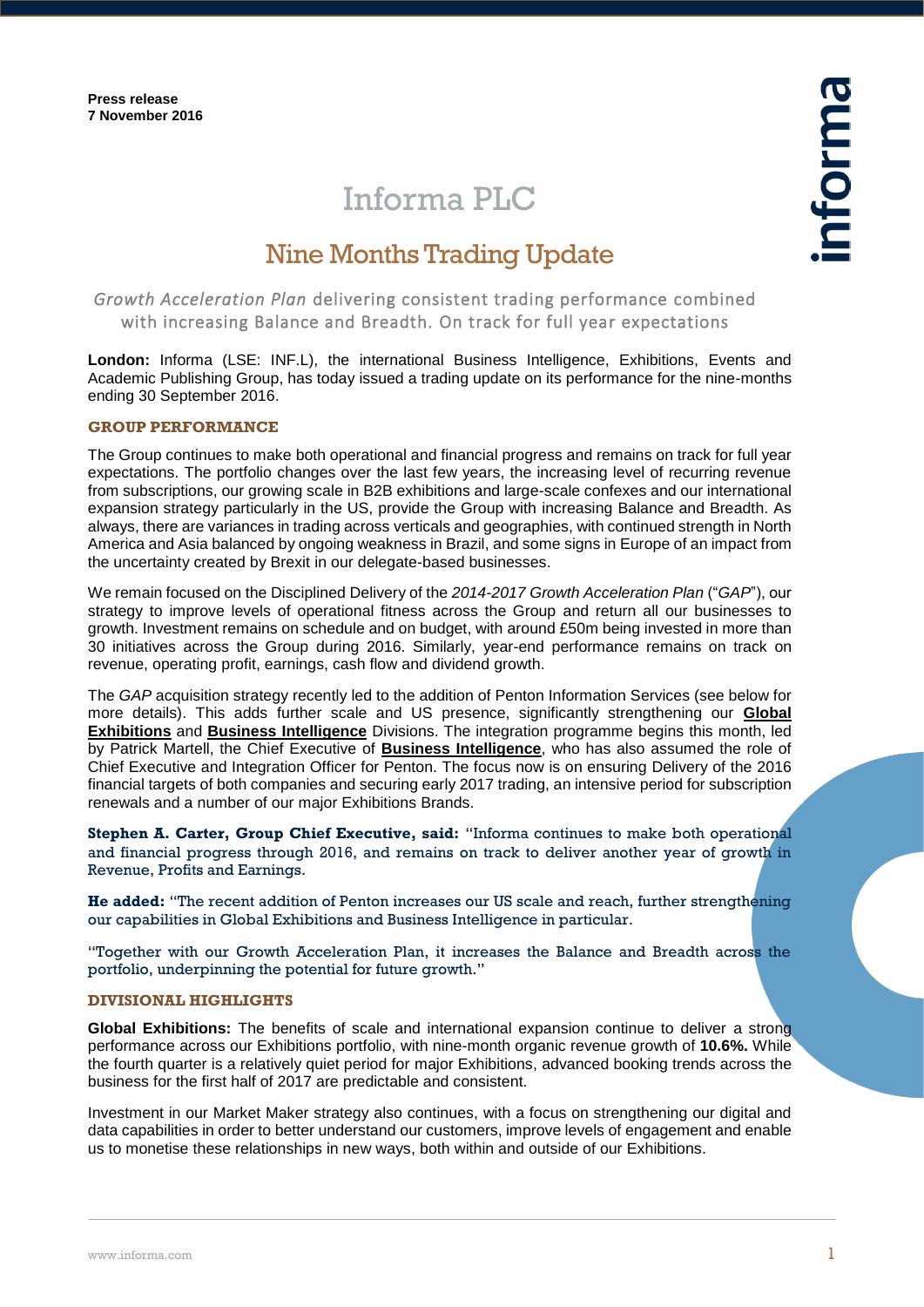**Business Intelligence:** The focus on subscriptions and customer management continues to build operational momentum, reflected in ongoing positive trends in Renewal Rates and Annualised Contract Values. This improvement, combined with its programme of operational fitness resulted in an end to the Division's long trend of revenue declines, with flat organic growth across the nine-month period. Looking forward, the business is on track for positive growth across the year with an upward trajectory into 2017.

Our *GAP* investment in new platforms and upgraded and enhanced product features is picking up pace, with over 35 individual product releases scheduled by the end of 2017. Many will deliver tangible workflow improvements to customers and give us confidence that the steady improvement in underlying growth rates will accelerate in 2017.

**Academic Publishing:** Our focus on the Upper Level Academic market and commitment to continual improvement in operating efficiency underpins another robust performance overall. Nine-month organic growth was **+0.7%**, reflecting consistent levels of growth in our strong Journals business offset by a small but anticipated decline in our Books business. This overall positive mix, the strength of our Academic Brands and the increasing weighting to year-end trading gives us confidence we will deliver another solid year, including strong reported revenue growth and further positive organic growth, albeit possibly a touch below 2015 levels.

The Group has today formally announced the planned retirement in 2017 of Roger Horton after over a decade as Divisional Chief Executive. The search for a successor is already underway with advice and support from recruitment firm Russell Reynolds. Roger will remain as Chief Executive through April 2017 and then provide support to his successor in a handover period through to the end of Q2 2017.

**Knowledge & Networking:** The restructuring of this Division continues, further reducing the long tail of small conferences to focus on large scale confexes and brands in the three core markets of Life Sciences, Finance and TMT, and adding data and specialist content to deepen the relationship with the communities we serve.

We are starting to see improving organic revenue trends, with a nine-month decline of **-2.2%,** more than halving the **-4.7%** run rate in the first half of the year. We continue to target flat organic growth across the year, with a number of our larger event Brands that run during this period tracking well, despite some volatility in delegate revenue in Europe.

# **ADDITION OF PENTON INFORMATION SERVICES TO THE INFORMA GROUP**

The addition of Penton Information Services was approved by Informa Shareholders on 10 October 2016 and completed on 2 November 2016, bringing greater Balance, Breadth and US scale to the Informa Group.

As announced on 15 September 2016, the acquisition was funded through a combination of new debt and equity.

The equity component of the funding included a fully-underwritten £715m Rights Issue plus consideration of £76m to the sellers. The Rights Issue Shares and dealings in Nil Paid Rights were admitted to the London Stock Exchange on 11 October 2016, and the results of the Rights Issue announced on 26 October 2016, with nearly 160m Rights Issue Shares validly taken up by existing Shareholders.

The debt component of the funding included a \$675m acquisition facility. We are currently in the process of refinancing a significant portion of this facility in the US Private Placement market. Present indications are that subject to pricing and term maturities, we will be able to execute this refinancing with current and new Informa debt holders at market competitive prices.

#### **ENQUIRIES**

| Informa PLC                                         |                       |
|-----------------------------------------------------|-----------------------|
| Stephen A. Carter, Group Chief Executive            | +44 (0) 20 7017 5771  |
| Gareth Wright, Group Finance Director               | +44 (0) 20 7017 7096  |
| Richard Menzies-Gow, Director of Investor Relations | +44 (0) 20 3377 3445  |
| <b>Teneo Blue Rubicon</b>                           |                       |
| Tim Burt / Ben Ullmann                              | $+44(0)$ 20 7420 3141 |